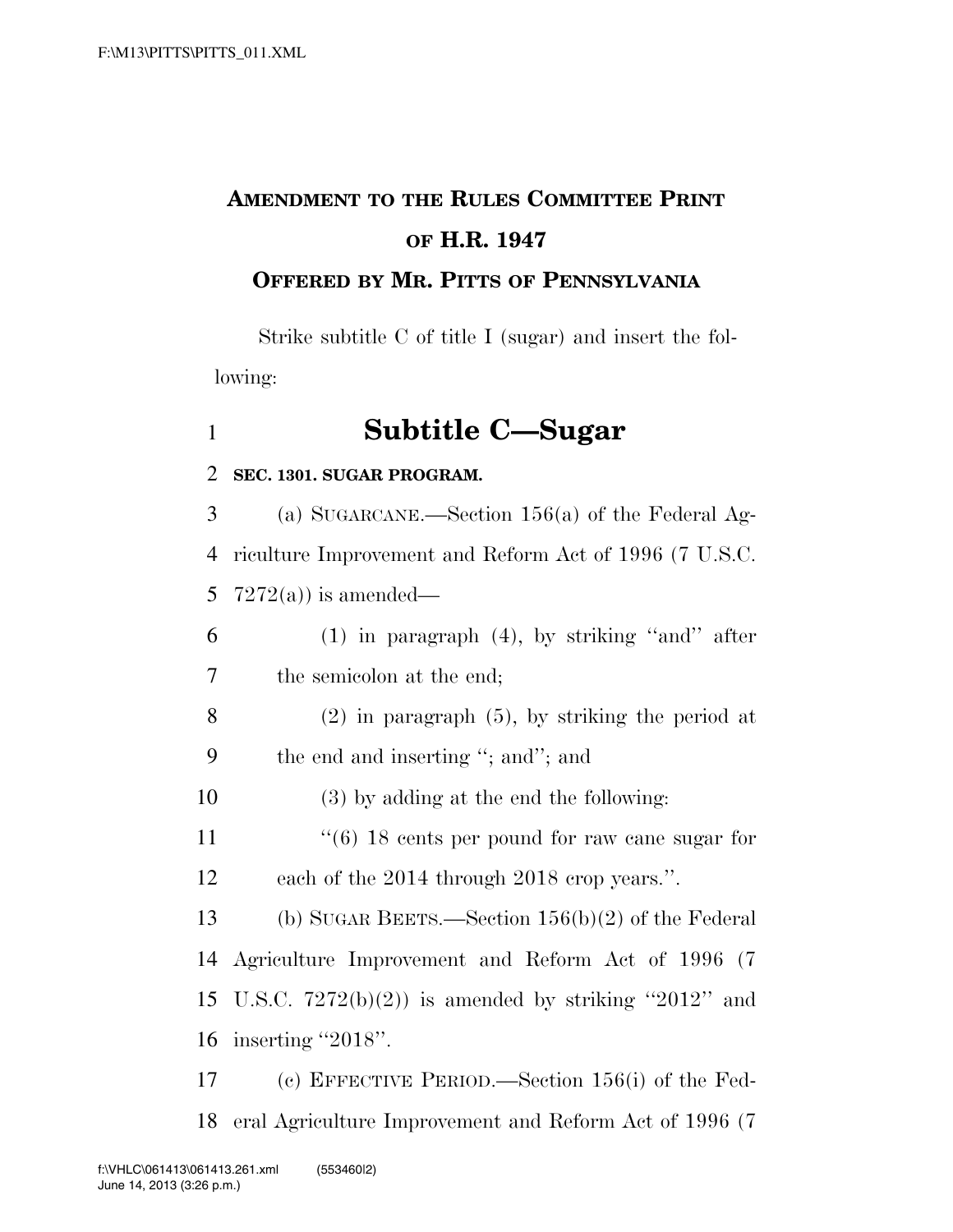U.S.C. 7272(i)) is amended by striking ''2012'' and in-serting ''2018''.

### **SEC. 1302. FLEXIBLE MARKETING ALLOTMENTS FOR SUGAR.**

 (a) IN GENERAL.—Section 359b of the Agricultural Adjustment Act of 1938 (7 U.S.C. 1359bb) is amended— 7 (1) in subsection  $(a)(1)$ —

 (A) in the matter before subparagraph (A), by striking ''2012'' and inserting ''2018''; and (B) in subparagraph (B), by inserting ''at reasonable prices'' after ''stocks''; and

#### 12 (2) in subsection  $(b)(1)$ —

 (A) in subparagraph (A), by striking ''but'' after the semicolon at the end and inserting 15  $"and"$ ; and

 (B) by striking subparagraph (B) and in-serting the following:

18 ''(B) appropriate to maintain adequate do- mestic supplies at reasonable prices, taking into account all sources of domestic supply, includ-21 ing imports.".

 (b) ESTABLISHMENT OF FLEXIBLE MARKETING AL- LOTMENTS.—Section 359c of the Agricultural Adjustment Act of 1938 (7 U.S.C. 1359cc) is amended—

25  $(1)$  in subsection  $(b)$ —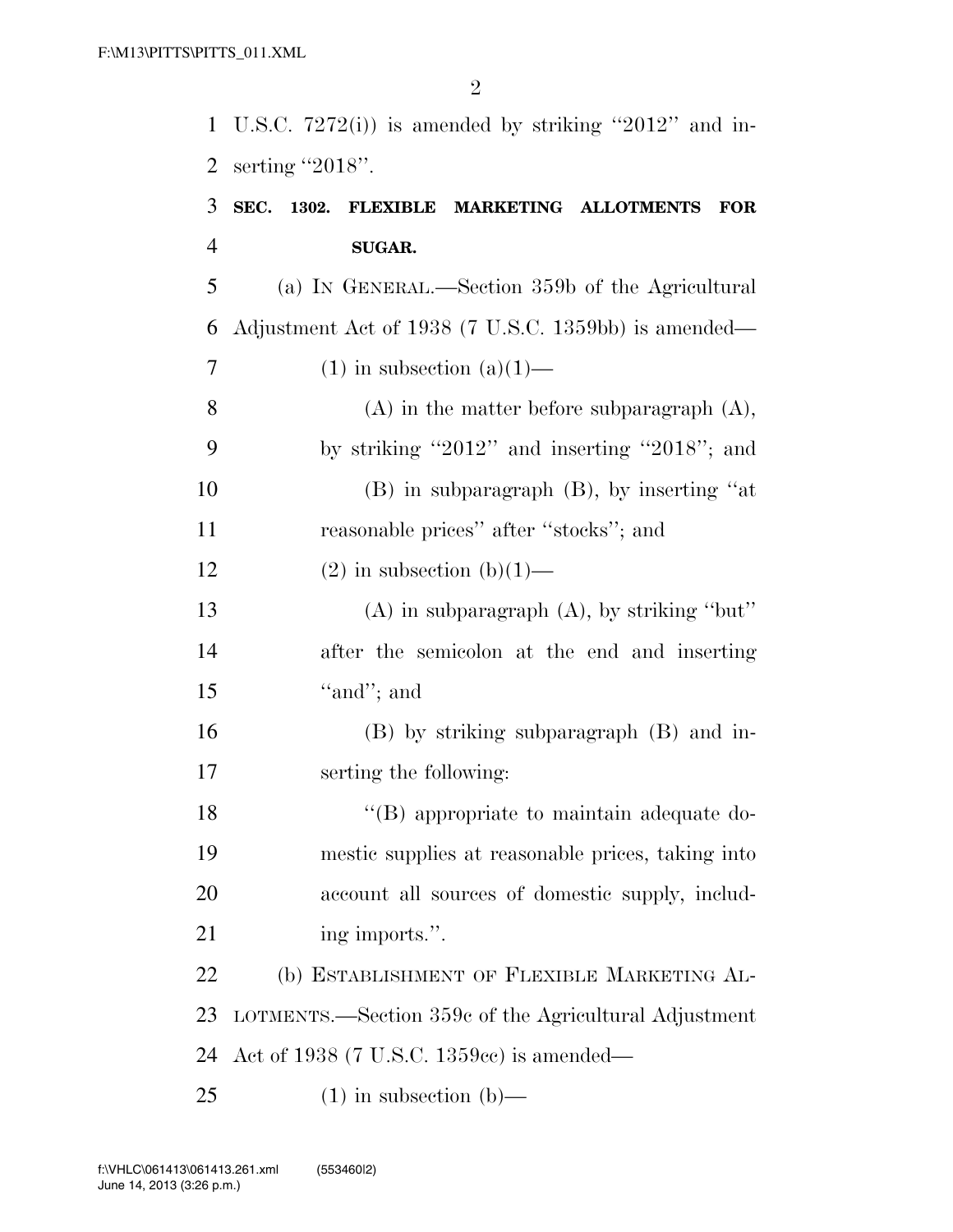| $\mathbf{1}$   | $(A)$ in paragraph $(1)$ —                                |
|----------------|-----------------------------------------------------------|
| $\overline{2}$ | (i) in subparagraph $(A)$ , by striking                   |
| 3              | "but" after the semicolon at the end and                  |
| $\overline{4}$ | inserting "and"; and                                      |
| 5              | (ii) by striking subparagraph (B) and                     |
| 6              | inserting the following:                                  |
| $\overline{7}$ | "(B) appropriate to maintain adequate                     |
| 8              | supplies at reasonable prices, taking into ac-            |
| 9              | count all sources of domestic supply, including           |
| 10             | imports."; and                                            |
| 11             | (B) in paragraph $(2)(B)$ , by inserting "at              |
| 12             | reasonable prices" after "market"; and                    |
| 13             | $(2)$ in subsection $(g)(1)$ —                            |
| 14             | (A) by striking "ADJUSTMENTS.—" and                       |
| 15             | all that follows through "Subject to subpara-             |
| 16             | graph (B), the" and inserting "ADJUST-                    |
| 17             | MENTS.—The"; and                                          |
| 18             | (B) by striking subparagraph (B).                         |
| 19             | (c) SUSPENSION OR MODIFICATION OF PROVI-                  |
| 20             | SIONS.—Section 359j of the Agricultural Adjustment Act    |
| 21             | of $1938$ (7 U.S.C. 1359; i) is amended by adding at the  |
| 22             | end the following:                                        |
| 23             | "(c) SUSPENSION OR MODIFICATION OF PROVI-                 |
| 24             | stons.—Notwithstanding any other provision of this part,  |
| 25             | the Secretary may suspend or modify, in whole or in part, |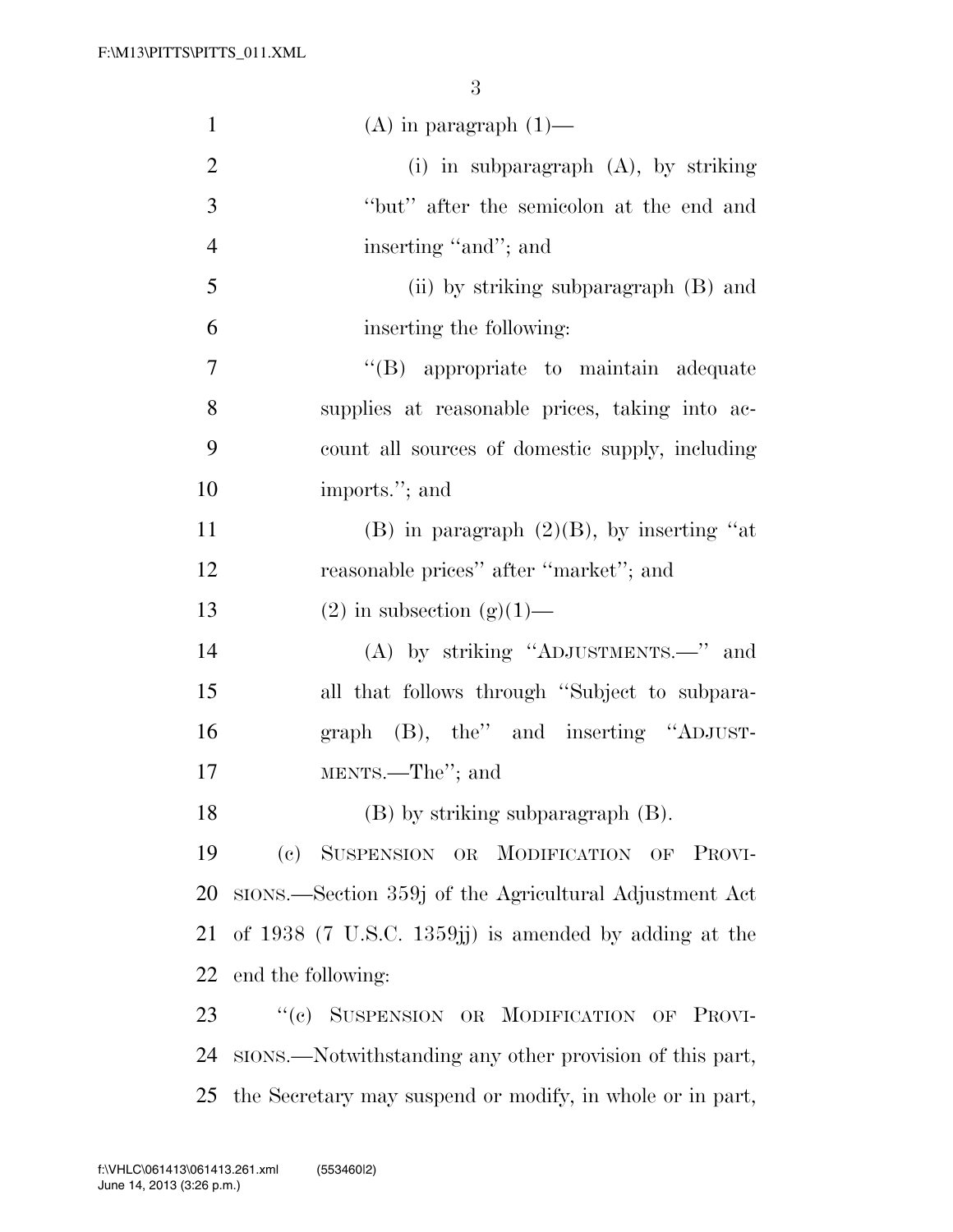the application of any provision of this part if the Sec- retary determines that the action is appropriate, taking into account—

 ''(1) the interests of consumers, workers in the food industry, businesses (including small busi-nesses), and agricultural producers; and

7  $\frac{1}{2}$  the relative competitiveness of domestically produced and imported foods containing sugar.''.

9 (d) ADMINISTRATION OF TARIFF RATE QUOTAS.— Section 359k of the Agricultural Adjustment Act of 1938 (7 U.S.C. 1359kk) is amended to read as follows:

#### **''SEC. 359k. ADMINISTRATION OF TARIFF RATE QUOTAS.**

 ''(a) ESTABLISHMENT.—Notwithstanding any other provision of law, at the beginning of the quota year, the Secretary shall establish the tariff-rate quotas for raw cane sugar and refined sugar at no less than the minimum level necessary to comply with obligations under inter- national trade agreements that have been approved by Congress.

20 "(b) ADJUSTMENT.—

 $\frac{1}{2}$  (1) In GENERAL.—Subject to subsection (a), the Secretary shall adjust the tariff-rate quotas for raw cane sugar and refined sugar to provide ade- quate supplies of sugar at reasonable prices in the domestic market.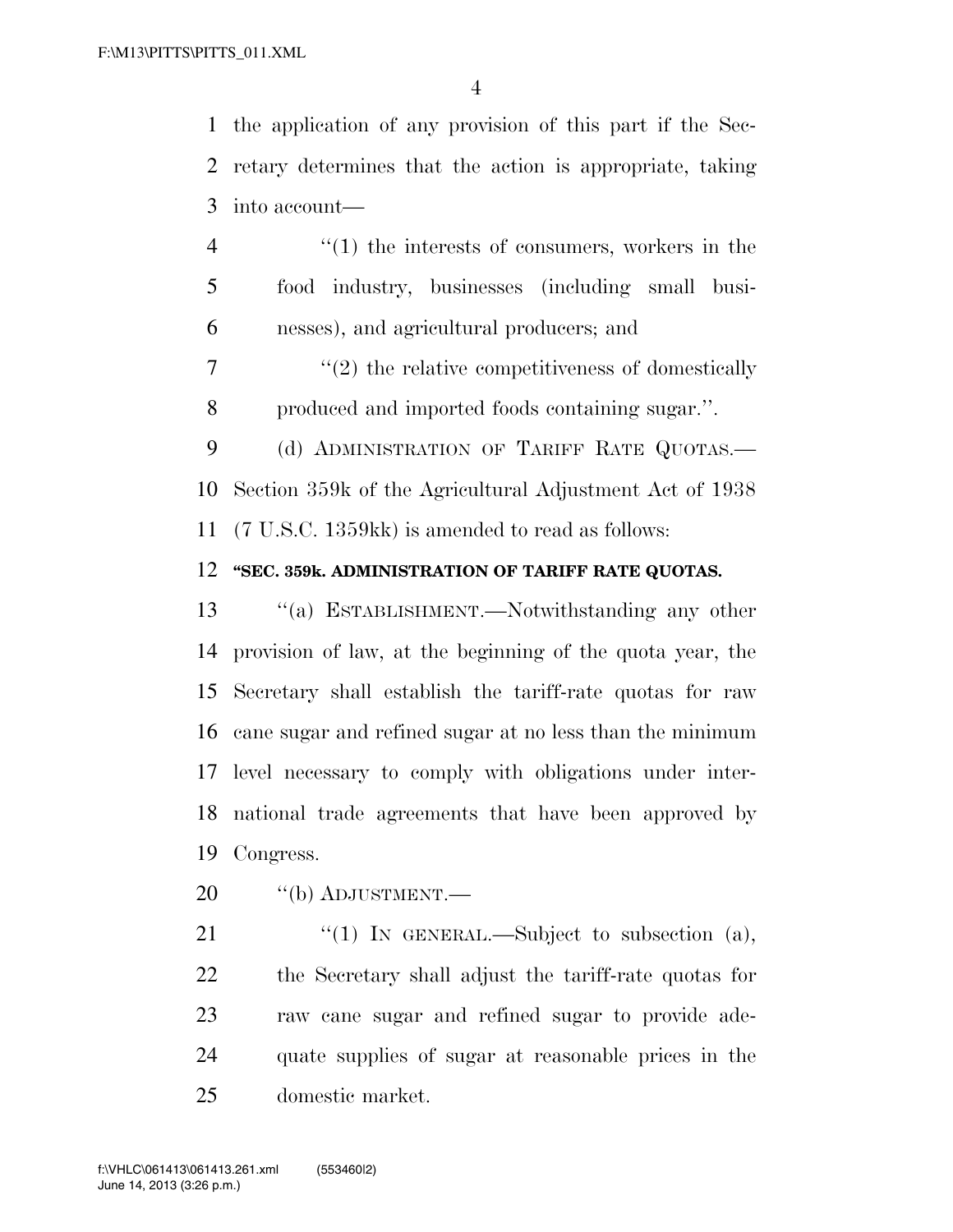| $\mathbf{1}$   | "(2) ENDING STOCKS.—Subject to paragraphs                  |
|----------------|------------------------------------------------------------|
| $\overline{2}$ | $(1)$ and $(3)$ , the Secretary shall establish and adjust |
| 3              | tariff-rate quotas in such a manner that the ratio of      |
| $\overline{4}$ | sugar stocks to total sugar use at the end of the          |
| 5              | quota year will be approximately 15.5 percent.             |
| 6              | "(3) MAINTENANCE OF REASONABLE PRICES                      |
| 7              | AND AVOIDANCE OF FORFEITURES.-                             |
| 8              | "(A) IN GENERAL.—The Secretary may es-                     |
| 9              | tablish a different target for the ratio of ending         |
| 10             | stocks to total use if, in the judgment of the             |
| 11             | Secretary, the different target is necessary to            |
| 12             | prevent-                                                   |
| 13             | "(i) unreasonably high prices; or                          |
| 14             | "(ii) forfeitures of sugar pledged as                      |
| 15             | collateral for a loan under section 156 of                 |
| 16             | the Federal Agriculture Improvement and                    |
| 17             | Reform Act of 1996 (7 U.S.C. 7272).                        |
| 18             | "(B) ANNOUNCEMENT.—The Secretary                           |
| 19             | shall publicly announce any establishment of a             |
| 20             | target under this paragraph.                               |
| 21             | "(4) CONSIDERATIONS.—In establishing tariff-               |
| 22             | rate quotas under subsection (a) and making adjust-        |
| 23             | ments under this subsection, the Secretary shall con-      |
|                |                                                            |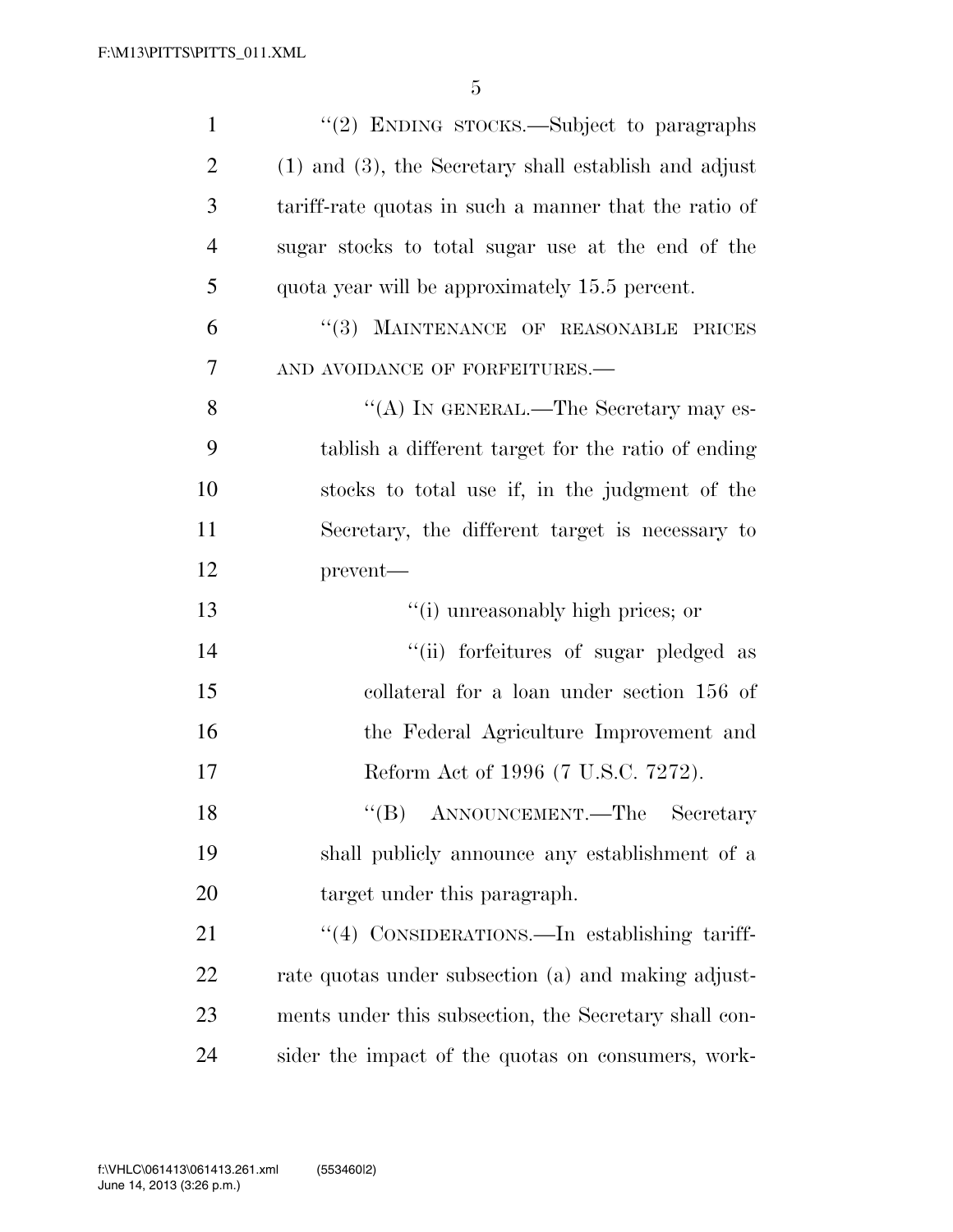| ers, businesses (including small businesses), and ag- |
|-------------------------------------------------------|
| ricultural producers.                                 |

3 "(c) TEMPORARY TRANSFER OF QUOTAS.—

4 "(1) IN GENERAL.—To promote full use of the tariff-rate quotas for raw cane sugar and refined sugar, notwithstanding any other provision of law, the Secretary shall promulgate regulations that pro- vide that any country that has been allocated a share of the quotas may temporarily transfer all or part of the share to any other country that has also been allocated a share of the quotas.

12 "(2) TRANSFERS VOLUNTARY.—Any transfer under this subsection shall be valid only on vol- untary agreement between the transferor and the transferee, consistent with procedures established by the Secretary.

17 <sup>''</sup>(3) TRANSFERS TEMPORARY.—

18 "(A) In GENERAL.—Any transfer under this subsection shall be valid only for the dura- tion of the quota year during which the transfer is made.

22 "(B) FOLLOWING QUOTA YEAR.—No transfer under this subsection shall affect the share of the quota allocated to the transferor or transferee for the following quota year.''.